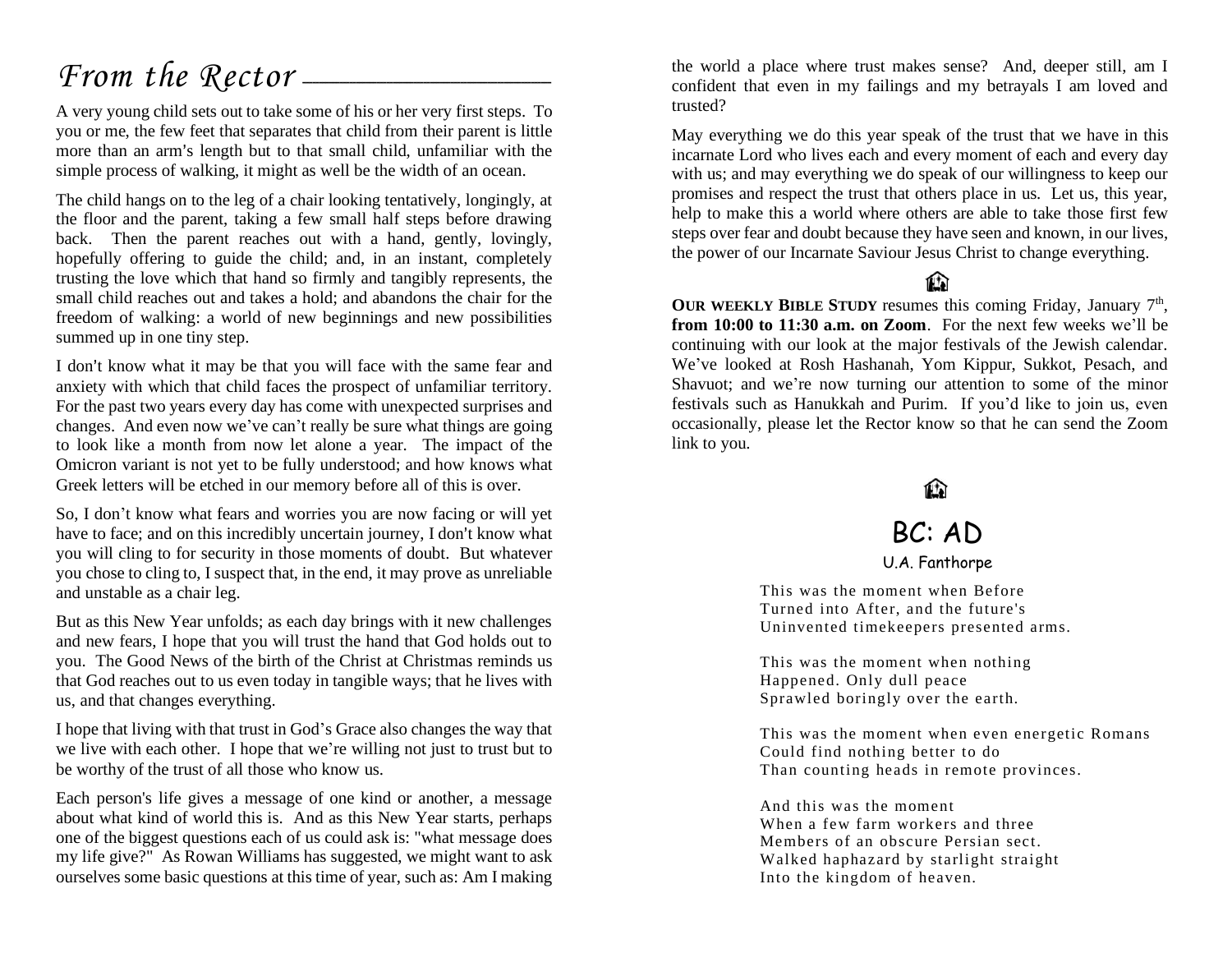We acknowledge that the land on which we gather is the traditional unceded territory of the Wəlastəkwiyik (Wolastoqiyik) Peoples. This territory is covered by the "Treaties of Peace and Friendship" which Wəlastəkwiyik (Wolastoqiyik), Mi'kmaq, and Passamaquoddy Peoples first signed with the British Crown in 1726. The treaties did not deal with surrender of lands and resources but in fact recognized Mi'kmaq and Wəlastəkwiyik (Wolastoqiyik) title and established the rules for what was to be an ongoing relationship between nations.



 $\ast$ 

#### SCHEDULE OF SERVICES

**JANUARY 5: TWELFTH NIGHT OF CHRISTMAS** 6:30 p.m. – Evening Prayer 7:00 p.m. – Holy Eucharist

**JANUARY 6: THE FEAST OF THE EPIPHANY** 8:30 a.m. – Morning Prayer

**JANUARY 7: IN THE OCTAVE OF EPIPHANY** 4:00 p.m. – Evening Prayer (Zoom)

**JANUARY 8: FIRST SUNDAY AFTER EPIPHANY** 9:30 a.m. – Morning Prayer

10:00 a.m. – Holy Eucharist for the Nativity

**JANUARY 9: FIRST SUNDAY AFTER EPIPHANY** 9:30 a.m. – Morning Prayer 10:00 a.m. – Holy Eucharist

#### $\overline{\mathcal{X}}$

**THE CORPORATION OF THE ANGLICAN PARISH OF ST. MARY, YORK**, gratefully acknowledge the

generous support of the Anglican Foundation of Canada for our Renewing FOUNDATION OF CANADA St. Mary's Project.



## *The Anglican Church of Canada The Diocese of Fredericton* THE PARISH OF ST. MARY, YORK



Do you hear what the shipwrecked are saying? Let go of your paltry desires and expand your expectations. Christmas means that God has given us nothing less than himself and his name is Jesus Christ. Be unwilling next Christmas to settle for anything else. Don't order "just a piece of toast" when eggs Benedict are on the menu. Don't come with a thimble when God has nothing less to give you than the ocean of himself. Don't be contented with a "nice" Christmas when Jesus says, "it has pleased my Father to give you the Kingdom."

Brennan Manning

**PRIEST AND RECTOR** The Venerable Kevin M. Stockall, B.A. (Hons), M.Div. Rectory: 770 McEvoy Street, Fredericton NB E3A 3B7 454.0245 (rectory) | 472.4661 (office) | 461.7685 (cell) | kevin.stockall@bellaliant.net Visit us at: http://www.stmarysfredericton.ca/